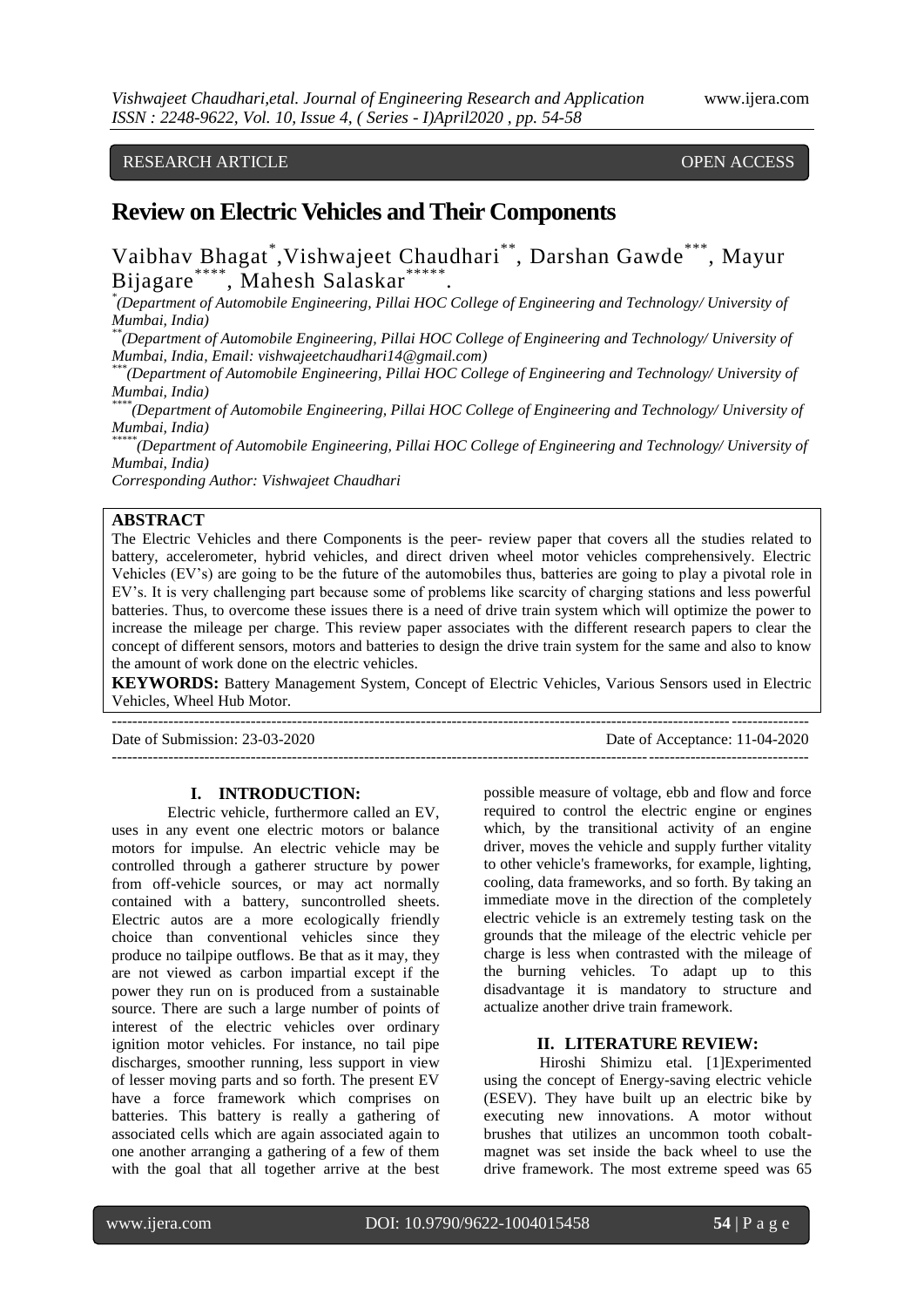km/hr and the range is 56 km in 30 km per hour steady speed driving. They believe that if the new technology were added then the EV will give better performance. The idea of ESEV is to diminish power losses in every power utilization procedure by utilizing new advances**.**

Chung-Neng Huang etal.[2]A hybrid electric motor (HEM) with a straight drive wheel motor is projected in this paper. A Hybrid Electric Motor with minor power train modification is proposed right now tackle the different issues. The proposed HEM has two force sources, one is an IC motor and second is anelectric wheel engine.They have designed this HEM in such a way that the System will get a significant amount of power from the battery only. Here, in this case, the engine will act as a sub-power source if the system demand more power then it will get from the engine. Because of this, the engine will work efficiently it will run at higher efficiency thus will improve the fuel economy and results in fewer emissions. In this modified framework they have utilized internal combustion engine, continuously variable transmission, Centrifugal clutch, final drive, and an additional electromechanical clutch. This electromechanical clutch is fitted in the middle of the engine and the continuously variable transmission to such an extent that the HEM can charge the battery in any event, when it is halted for the traffic. A standard base structure is utilized to plan the power split controller.

Clifford L. Hayden [3] studied the leadacid batteries. He found that by following the 9 different battery maintenance activities can increase the life of the batteries as well as increases its performance. He proved that the lead-acid batteries are powerful enough to provide sufficient power for electric vehicles. From his studies, he concludes that ordinary lead-acid batteries can keep on playing out the mission all the more productively through the advancement of improved management systems. There are different battery support exercises that influence the unwavering quality and the life of traditional lead-acid batteries if upkeep strategy followed appropriately, at that point the exhibition could be expanded by as much as 30% in a real case.

Mark Harrison etal.[4] performed experimental studies to reduce the number of accidents by making a safety system with the aid of the vehicle safety control system. In this safety system, firstly they used an inertial sensor (combination of the yaw rate sensor and Pitch sensor). They are very sensitive and accurate. The purpose of this sensor is to detect the sideslip. The Vehicle angular velocity and acceleration are measured by yaw rate and acceleration sensor. They developed a new acceleration sensor by using the micro-electrical mechanical system to increase its work intensity in which sensor chips are stacked together on ceramic packages. The sensor chip measures the acceleration and the circuit is designed in such a way that it transfers the information in the form of voltage. Finally, he examined the newly developed sensor and old sensor and he found that the output of the sensor which he designed was very good and sensitive and can be able to use that in the vehicle safety control system.

Sonal Awasthi etal. [5] Designed a MEMS accelerometer framework for the investigation of the movement. Fundamentally, the sensor was miniaturized scale manufactured which is called MEMS. The reason for structuring this sensor is to quantify the speeding up in the assortment of utilizations. They utilized this MEMS accelerometer to get the signs in three directions from the subject and afterward signal obtaining of three directions is finished by utilizing information procurement gadget (DAQ) and microcontroller. For the yield of the three pivot, they utilized the MATLAB and GUI (graphical UI) screen.

Esther Salmeron-Manzan et al. [6] proposed an examination of the development of bicycles from the customary ignition to electric bicycles. Their chief target was to recognize how by and large research on the electric bicycle was made and, especially, around which scientific degree was it gathered, to finally perceive the key examples in the field. They finished their examination which was totally based on the Scopus database. In this procedure the analysed every study regarding the electric bike till the year 2017.Their original copy shows that the worldwide research drifts about the electric bike are expanding and that it ought to be viewed as a method for economical urban vehicles and will in this manner add to vitality sparing and manageable vitality.

Roger T. Simpson et al. [7] A mix pressure/temperature piezoresistive sensor has been created for the car business with a working temperature of -  $40^{\circ}$  C to  $+150^{\circ}$  C. The sensor is planned so that it gives both weight and temperature signs to outside gadgets. The dynamic outside hardware is situated in a zone away from the high temperature of the transmission and motor and in this way not influenced by their warmth. The sensor is mounted somewhere inside a transmission for progressively precise and responsive weight and temperature detecting.

Johann willberger et al. [8] They had done an experimental study on the different motors types which are used in the wheel hub applications. In this study, they mainly focused on the potential and energy efficiency of the motor. For the experiment, they used Electric and synchronous motors, the comparison is done for the consumption of energy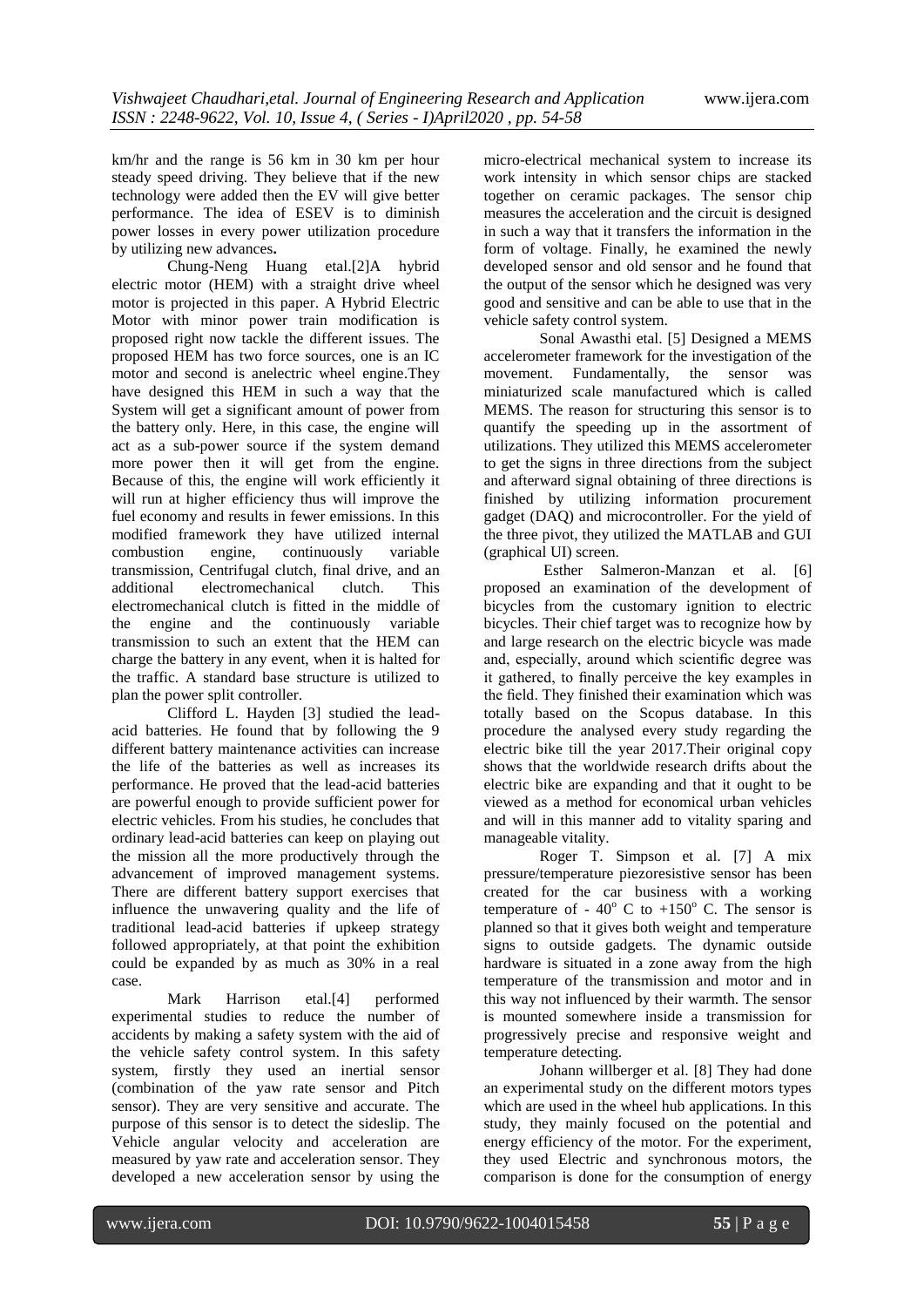at various driving cycles between the electric motor, the synchronous motor with an interior mounted magnets and a synchronous motor with a surface mounted magnet. The moto of this experiment is to find the best suitable and efficient electric motor for the wheel hub appliance at different roads like city road, highways and family cycle.

Ilya A. Kulikov et al. [9] proposed a strategy to examine an exchange off between IC motor and electric battery sizes which is the basic issue of plugin hybrid and range-expanded electric vehicle plan. This method is used to describe the set of maps from the batch simulation of hybrid vehicle. Maps set up a connection between ICE power, fuel utilization, electric vitality utilization, and driving scope of a vehicle. To describe the driving cycle simulations, two things are used first is the mathematical model and the second is a hybrid power train. This method also helps to show the constraint of the battery's current and its voltage. Because of this, it becomes easy to identify the performance of the electric drivetrain and thus, also used for the selection of the ICE power.

David Hobbs et al, [10] proposed a method of safe working techniques in a global marketplace for the workers who have to do the risky jobs in their field. Jobs like battery disabling, storage, removal, disassembly, and shipping. For the safety reasons it includes different technologies and working practices with legal constraints for battery dismantling and shipping from one place to other. They also elaborated on how each and every detail of the safety working processes are made available to the workers who are working in the vehicle recycling community and how it can be improved to increase the safety in future.

Polychronis Spanoudaki et al. [11] led an exploratory examination to bring down the fuel utilization and increment the independence, various kinds of motors and force transmission parts are researched. They led a test utilizing reasonable conditions, their testbed was the custom form urban vehicle ER16. The powertrain is an electric engine which utilizes as a force source an H<sub>2</sub> energy unit. Concerning execution, the vehicle can accomplish higher speeding up utilizing the gearbox, relating to marginally bring downtime expected to finish the two laps in the track. From the test, another key finding was that rigging change speed altogether impacts the vitality utilization of an electric vehicle, and it very well may be decreased up to 4% or raised to 11%, in this manner, they presume that there is no proportionate use of on-street testing with various transmission types and a point by point examination of their impact.

Eric Jelinski et al, [12] conducted testing on the electrical vehicles. The test is conducted on the Nissan truck and for the purpose of the test they converted the truck from the combustion power train to the electric power train. The electric truck is designed in such a way that is should operate properly in the cold climate conditions. After the test, they concluded that the electric vehicles are the best suitable for all the seasons and especially in the cold climate conditions, because unlike the combustion vehicle it does not have the starting problem like engine warm-up and cold starting.

Zaghba et al, [13] from the trial consider they found that the photovoltaic (PV) frameworks give a solid answer for the issues of access to power in secluded zone. The work introduced right now on the investigation, execution and the executives of a PV/battery/charge to picture the electrical parameters of the framework including flow, voltage, and condition of charge of the battery, the voltage, and flow of the PV generator. At first quarter vehicle model was created to investigate dynamic suspension abilities and brought forth the ideas of skyhook damping and quick burden levelling which are presently being created toward real, huge scope creation applications. Further, the half-vehicle model including pitch and hurl modes was concocted to recreate the ride qualities of a streamlined entire vehicle, which prompts critical improvement in ride and taking care of.

Cheng Zhang et al, [14] played out exploratory research on bicycles utilized in shanghai. They found that the motorbikes have turned into a noteworthy supporter of encompassing air contamination in Shanghai. According to conquer this issue they chose a plugin bicycle (ebicycle) as an option over the combustion bikes. After doing this, they did a life evaluation assessment for these two systems based on vitality usage and conditions. From this LCA, they got an outcomes that e-bicycles are worse than engine bicycles since e-bicycles creates progressively strong squanders, fermentation potential, and HM than the motorbike, because of electric force creation. But unlike the combustion motorbikes, the e-bicycles spends less energy in its life cycle, therefore it has less global warming potential, transmits less biochemical oxygen demand, less chemical oxygen demand, and less hydrocarbon into water. In this way, they presumed that while executing an electric bicycle plan, the shanghai government should bolster impelled batteries and clean coal ended power plant.

Bruce R. Laumeiste, [15] examined how the parts of general electric vehicle and its system was created, they additionally concentrated on their moto behind this, the conclusive outcome and the overall conclusion of a general electric vehicle. They have studied every detail of general electric vehicles from its styling till its performance. From the experiment, they found the power framework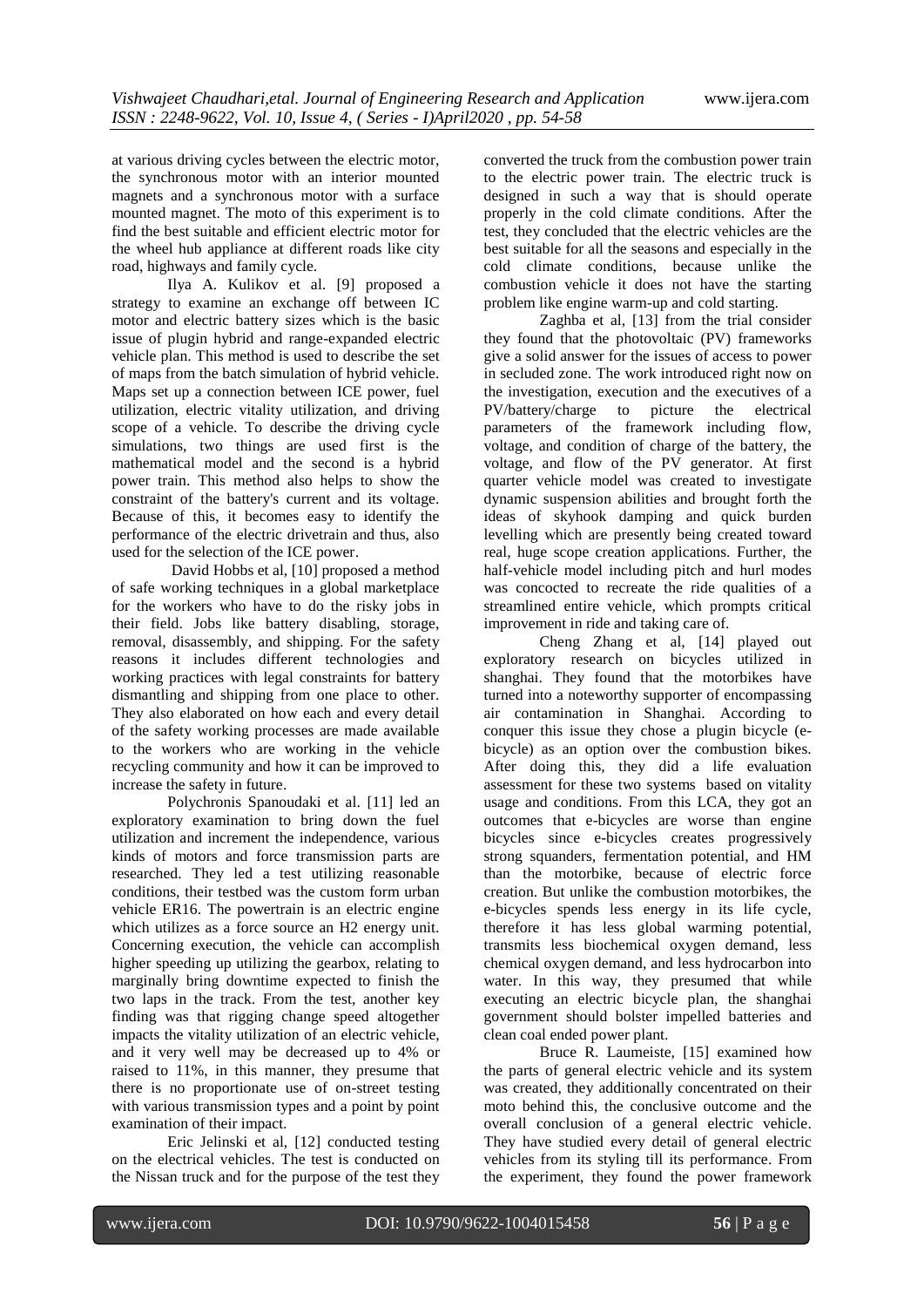necessities, execution and furthermore examined the financial matters of a few potential electric vehicles just as an investigation of the potential power sources for electric vehicle propulsion.

PS Satyanarayana et al, [16] built up a two speed programmed transmission (AT) to propel the essential productivity and execution of electricbikes. They built up straightforward frameworks, minimized and financially savvy and which gaveincreased in productivity of an electric-engine. While building up this framework, they have completed virtual re-enactments of an electric vehicle for various driving conditions and ideal transmission proportions were resolved. Lastly, they effectively built up the framework which consolidates prevalent moving exactness, high transmission proficiency with expanded evaluation.

Edward Heil et al, [17] talked about the GMI equation helping group. The Formula Lightning is an interesting rapid electric vehicle. They accept that by partaking right now, can build his latent capacity and abilities in plan and other testing designing assignment. They talked about the plans and strategies which are made by GMI understudies to construct the equation vehicle.

John S. Reuyl, [18] built up a trial XA-100 5-traveler 4-entryway Chevrolet Corsica that has been retrofitted with an electric-engine drive framework, batteries, and an on-board motor/alternator framework. They have planned XL-100 to go on around-town and short expressway drive stumbles on battery power alone with zero fumes discharges (zero-outflows vehicle (ZEV) and to go as an ultra-low-emanations vehicle (ULEV) on long separation trips utilizing an on-board motor/alternator (i.e., an assistant force unit (APU)) for electric force. After the effective plan of XL-100, they found that it has equaled or surpassed the entirety of its quantitative destinations. E. H. Hietbrink et al, [19] portrays about the test program which was about the EV to evaluate the toughness of nickel-zinc batteries and the test was held at general motor proving ground. The nickel-zinc batteries are considered as the contender because of their structure and working qualities in the case of urban passenger vehicles.These fuse a better than average express essentialness for improved range, high unequivocal power for good accelerating and gradeability, low volume for packaging flexibility, a respectably little effect of lower including temperature on execution, and small help necessities. General engine collaboration prevails with regards to lessening the anticipated expense and in essentially expanding the cycle life of fullsize 150 Ampere hour Nickel-zinc cells intended for an urban passenger vehicle uses.

Fabrice Le Ber et al, [20] introduced a worldwide approach to structure an electric vehicle and to assess the affectability of estimating procedure to the suspicions and the prerequisites considered. While planning this vehicle different structures and force trains are considered. At last, the planning stage prompts a last electric powertrain adjusted to the entire prerequisites while advancing its worldwide proficiency and its measurements.

#### **III. CONCLUSION:**

Electric autos are certainly more earth neighbourly than inner ignition vehicles. Batteries are being built to have a long life. It is believed that the future will look more splendid for electric vehicles by using the essential sources like power devices and sustainable energizes. It is firmly accepted this is a creative advance towards the mileage of the electric bicycle and furthermore towards the green condition. The progress that Electric vehicles industry has done is not only impressive but it was highly necessary as global pollution and green house gasesare the biggest problem nowadays and automobile are also considered as the major reason behind that.After so many analyses, it is seen that electric vehicles perform at their best level. The electric vehicle have various advantages but the major issue is their cost, combustion vehiclesare less costly and convenient. Possibly throughout the following decade, technological headways and arrangement changes will help facilitate the progress from conventional fuel-controlled vehicles.

#### **REFRENCES:**

- [1]. Hiroshi Shimizu, Yoshikazu likura, and Masaaki Naitoh, The Concept of Future Electric Vehicle and the Development of an Electric Motorcycle, The Engineering Society for Advancing Mobility Land Sea Air and Space, 1994, 107-115. DOI: [10.4271/891695.](https://www.researchgate.net/deref/http%3A%2F%2Fdx.doi.org%2F10.4271%2F891695)
- [2]. Bo-Chiuan Chen, Yuh-Yih Wu, Ying-Da Huang and Chung-Neng Huang, Modeling and Control of Hybrid Electric Motorcycle with Direct-Driven Wheel Motor, Journal of Engines, 113(3), 2004, 785-791. DOI: 10.4271/2004-01-1054.
- [3]. Clifford L. Hayden, Electric Vehicle Battery Management, SAE International Congress and Exposition, 1981, 109-110, DOI: 10.4271/810417 1981 109-110.
- [4]. Harrison, Mark & Otsuka, Yuzuru & Sakai, Minekazu, Accelerometer Design for Vehicle Control Safety System, SAE World Congress & Exhibition, 2004, DOI: [10.4271/2004-01-](https://www.researchgate.net/deref/http%3A%2F%2Fdx.doi.org%2F10.4271%2F2004-01-1116) [1116.](https://www.researchgate.net/deref/http%3A%2F%2Fdx.doi.org%2F10.4271%2F2004-01-1116)
- [5]. Awasthi, Sonal & Joshi, Atul, MEMS accelerometer based system for motion analysis, IEEE  $2<sup>nd</sup>$  International Conference on Electronics and Communication Systems,